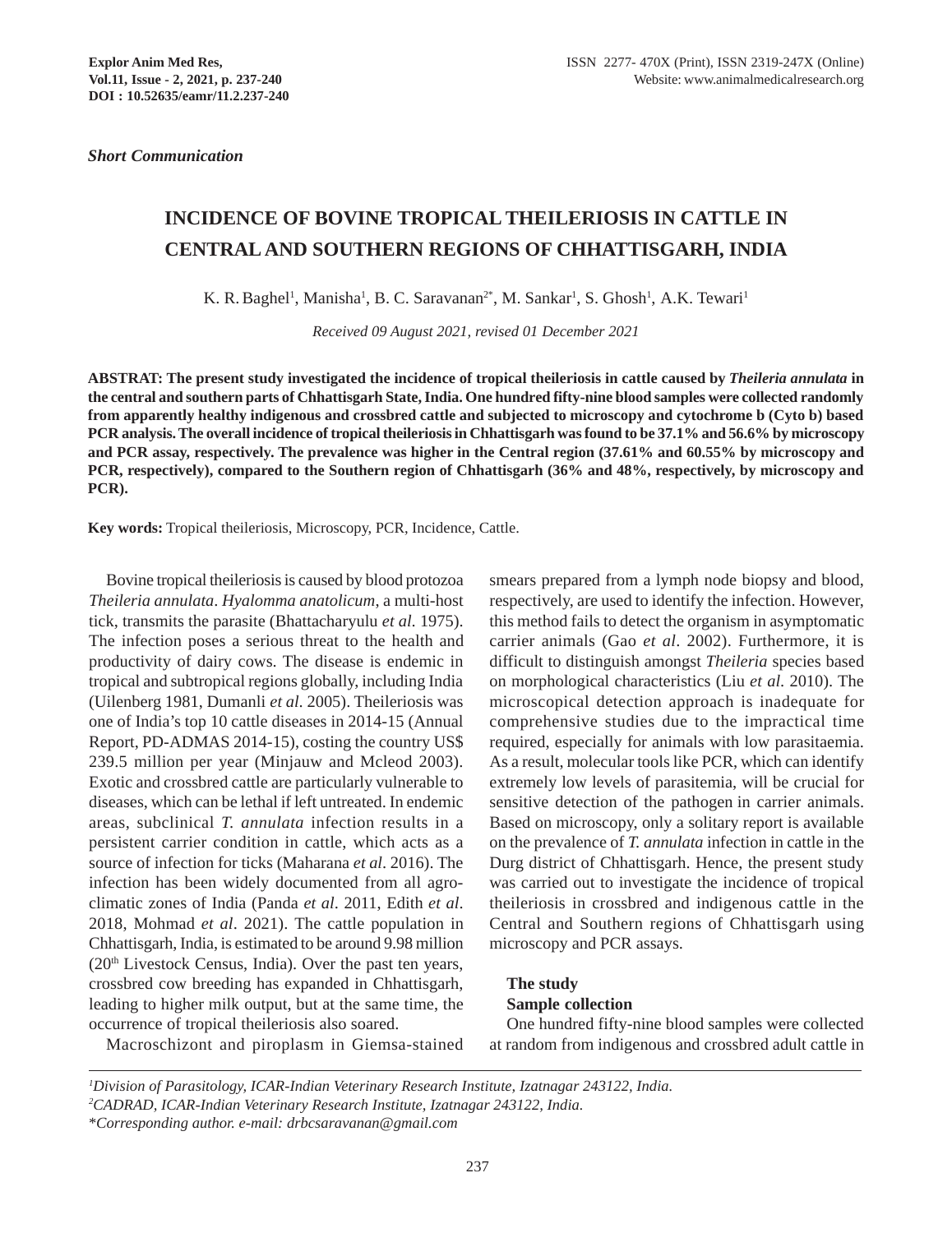three districts of Chhattisgarh's Central region *viz*. Durg (20), Dhamtari (54) and Bilaspur (35) and two districts of the Chhattisgarh's Southern region *viz.* Jagdalpur (28) and Dantewada (22). Approximately two millilitre of blood for each sample was collected in an EDTA-coated vacutainer, and samples were brought to the laboratory using icepacks.

## **Blood sample investigation by microscopy**

Giemsa-stained thin blood smears were subjected to microscopic analysis for the presence of *Theileria* parasites. Each slide was checked for the presence of parasites in approximately twenty microscopic fields. Even if one piroplasm was found, the sample was considered as positive.

# **Extraction of genomic DNA and PCR assay for amplification of cytochrome b gene of** *T. annulata*

The GeneJET Genomic DNA Purification Kit (Thermo Scientific) was utilized to isolate DNA from 200 µl of blood samples. A pair of primers  $(CytobF - 5)$ ACTTTGGCCGTAATGTTAAAC 3'; CytobR – 5' CTCTGGACCAACTGTTTGG 3'), reported previously by Bilgic *et al*. (2013), specific for the *T. annulata* cytochrome b gene, was custom synthesized and used in the present investigation for molecular detection and identification of the organism. The PCR was carried out in a 25 µl reaction volume comprising 12.5 µl of 2x Dream *Taq* Green PCR master mix (Thermo Scientific), 10 pmol of each primer (CytobF and CytobR), 2 µl of template DNA and 8.5 µl of sterile water. PCR reaction was carried out in MJ Research Thermal Cycler (USA). PCR conditions described by Mohamd *et al.* (2021) were used to amplify the target gene. The PCR amplicons were electrophoresed on a 1.4% agarose gel stained with ethidium bromide, and the image was recorded in a gel documentation system.

## **Analysis of the results**

Microscopic examination of blood smear revealed

**Table 1. Incidence of** *T. annulata* **using microscopy and PCR.**



**Fig. 1. Giemsa-stained blood smear showing** *T. annulata* **piroplasms in the erythrocytes.**



**Fig. 2. 1.4% Agarose gel showing the PCR amplicons of cytochrome b gene specific to** *T. annulata* **in field samples.** (Lane M: 100 bp DNA ladder, Lane: 1-7 field samples, Lane 8: Positive control, Lane 9: Negative control).

intra-erythrocyte piroplasm of *T. annulata* in 59 out of 159 (37.1%) samples (Fig. 1), while cyto b gene-based PCR (Fig. 2) detected *T. annulata* in 56.6% (90/159) samples (Table 1). The cyto b gene-specific primers were shown to be extremely sensitive in detecting tropical theileriosis. The laboratory standardized cyto b genebased PCR assay can identify even very low levels of *T. annulata* infection. Abundant mitochondria and higher copy numbers of the gene may account for the

|                  | Chhattisgarh          |                 |                 |                  |                 |                  |                  |                  |  |
|------------------|-----------------------|-----------------|-----------------|------------------|-----------------|------------------|------------------|------------------|--|
|                  | <b>Central region</b> |                 |                 |                  | Southern region |                  |                  | <b>Incidence</b> |  |
| <b>Districts</b> | Durg                  | <b>Dhamtari</b> | <b>Bilaspur</b> | <b>Sub-Total</b> | Jagdalpur       | <b>Dantewada</b> | <b>Sub-Total</b> | Total            |  |
| Samples          | 20                    | 54              | 35              | 109              | 28              | 22               | 50               | 159              |  |
| Microscopy       | 16                    | 15              | 10              | 41 (37.61%)      | 12              | 6                | 18 (36%)         | 59 (37.1%)       |  |
| <b>PCR</b>       | 19                    | 26              | 21              | 66 (60.55%)      | 15              | 9                | 24 (48%)         | 90 (56.60%)      |  |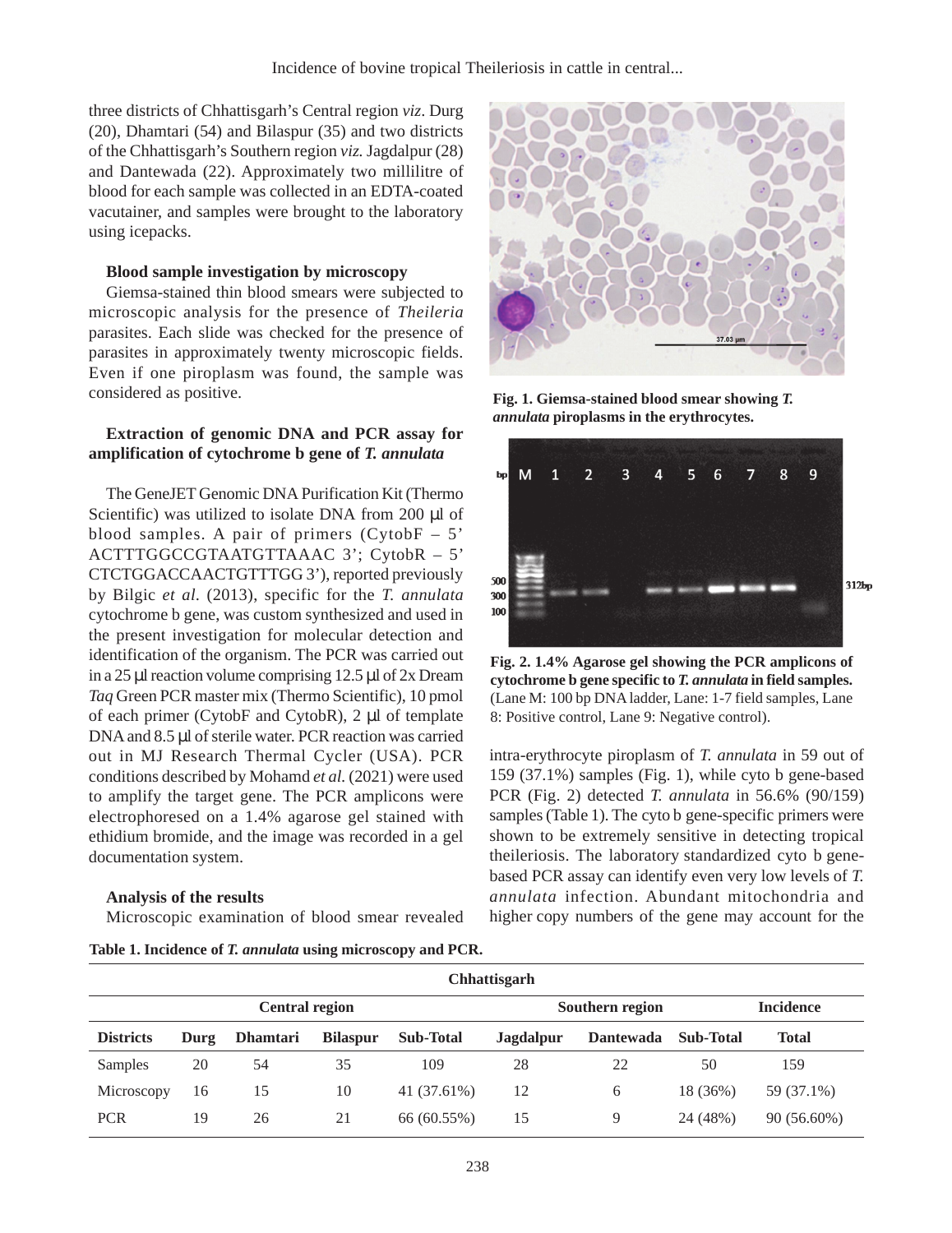greater sensitivity in identifying parasitaemia (Mohmad *et al.* 2021). In addition, cytochrome b gene-directed PCR has been found to be 20% more sensitive than ribosomal DNA for detecting *T. annulata* infection in animals (Lau 2009). The high incidence of theileriosis found in this study could be ascribed to the high abundance of tick vectors, as the hot and humid climate is ideal for ticks and, as a result, piroplasm survival (Chauhan *et al*. 2015). Previous studies also showed that PCR has a higher sensitivity and specificity than traditional microscopic testing for diagnosing tropical theileriosis (Charaya *et al*. 2016, Edith *et al*. 2018, Mohmad *et al*. 2021).

In the current study, the incidence of *T. annulata* infection in cattle was found to be 37.61% and 60.55% by microscopy and PCR, respectively, in the Central region of Chhattisgarh, while the incidence of infection in the Southern part of Chhattisgarh was 36% and 48%, respectively, by microscopy and PCR. The high incidence of tropical theileriosis in the current investigation was substantiated by the high prevalence of *H. anatolicum* ticks (68.38%) infesting cattle in the state (Jadhao *et al.* 2020). Earlier, Naik *et al*. (2016) reported 35/150 (23.33%) prevalence of tropical theileriosis in cattle in the Durg region of Chhattisgarh, India. The low incidence of *T. annulata* infection in the southern part of Chhattisgarh (Jagdalpur and Dantewada districts) may be due to better farm management practices and fewer vector ticks (*H. anatolicum*) in that region.

This is the first report on molecular detection of *Theileria annulata* in cattle in Chhattisgarh, India. Based on comparative analysis, cytochrome b gene-based PCR assay is a suitable method for detecting carrier cattle, and the result obtained would help to design a strategy for effective control of the *T. annulata* infection and tick vector in the Chhattisgarh state.

#### **ACKNOWLEDGEMENT**

This research work was supported by the CAAST-ALCH project. The authors thank the Director, ICAR-IVRI, Izatnagar, India for facilitating the study.

### **REFERENCES**

20th Livestock Census. All India report: ministry of agriculture, department of animal husbandry, dairying & fisheries, Krishi Bhawan, New Delhi, India. 2019. [Cited 13 May 2020]. Available from: http://dadf.gov.in/sites/default/ filess/20th%20Livestock%20census2019%20 All%20India%20Report.pdf

Bhattacharyulu Y, Chaudhri RP, Gill BS (1975) Transstadial transmission of *Theileria annulata* through common ixodid ticks infesting Indian cattle. Parasitol 71: 1-7.

Bilgic HB, Karagenc T, Simuunza M, Shiels B, Tait A *et al*. (2013) Development of a multiplex PCR assay for simultaneous detection of *Theileria annulata*, *Babesia bovis* and *Anaplasma marginale* in cattle. Exp Parasitol 133: 222-229.

Charaya G, Rakha NK, Maan S (2016) Comparative evaluation of polymerase chain reaction assay with microscopy for detection of asymptomatic carrier state of theileriosis in a herd of crossbred cattle. Vet World 9: 1039-1042.

Chauhan HC, Patel BK, Bhagat AG, Patel MV, Patel SI *et al*. (2015) Comparison of molecular and microscopic technique for detection of *Theileria annulata* from the field cases of cattle. Vet World 8: 1370-1374.

Dumanli N, Aktas M, Cetinkaya B, Cakmak A, Koroglu E *et al*. (2005) Prevalence and distribution of tropical theileriosis in eastern Turkey. Vet Parasitol 127: 9-15.

Edith RR, Harikrishnan TJ, Ponnudurai G, Gomathinayagam S, Kumarasamy P *et al*. (2018) Molecular prevalence of *Theileria annulata* in cattle from different agroclimatic zones of Tamilnadu, India. Int J Curr Microbiol App Sci 7(10): 2225- 2231.

Gao YL, Yin H, Luo JX, Ouyang WQ, Bao HM *et al*. (2002) Development of an enzyme-linked immunosorbent assay for the diagnosis of *Theileria* sp. infection in sheep. Parasitol Res 88: 8-10.

Jadhao S, Sanyal P, Borkar S, Chigure N, Jadhav P *et. al.* (2020) Prevalence of ixodid ticks infesting in cattle of Chhattisgarh state, an eastern central part of India. Int J Trop Insect Sci. DOI: 10.1007/s42690-020-00153-4.

Lau AOT (2009) An overview of the *Babesia*, *Plasmodium* and *Theileria* genomes: a comparative perspective. Mol Biochem Parasitol 164(1): 1-8.

Liu A, Guan G, Liu Z, Liu J, Leblanc N *et al*. (2010) Detecting and differentiating *Theileria sergenti* and *Theileria sinensis* in cattle and yaks by PCR based on major piroplasm surface protein (MPSP). Exp Parasitol 126: 476–481.

Maharana BR, Tewari AK, Saravanan BC, Sudhakar NR (2016) Important hemoprotozoan diseases of livestock: challenges in current diagnostics and therapeutics: an update. Vet World 9(5): 487- 495.